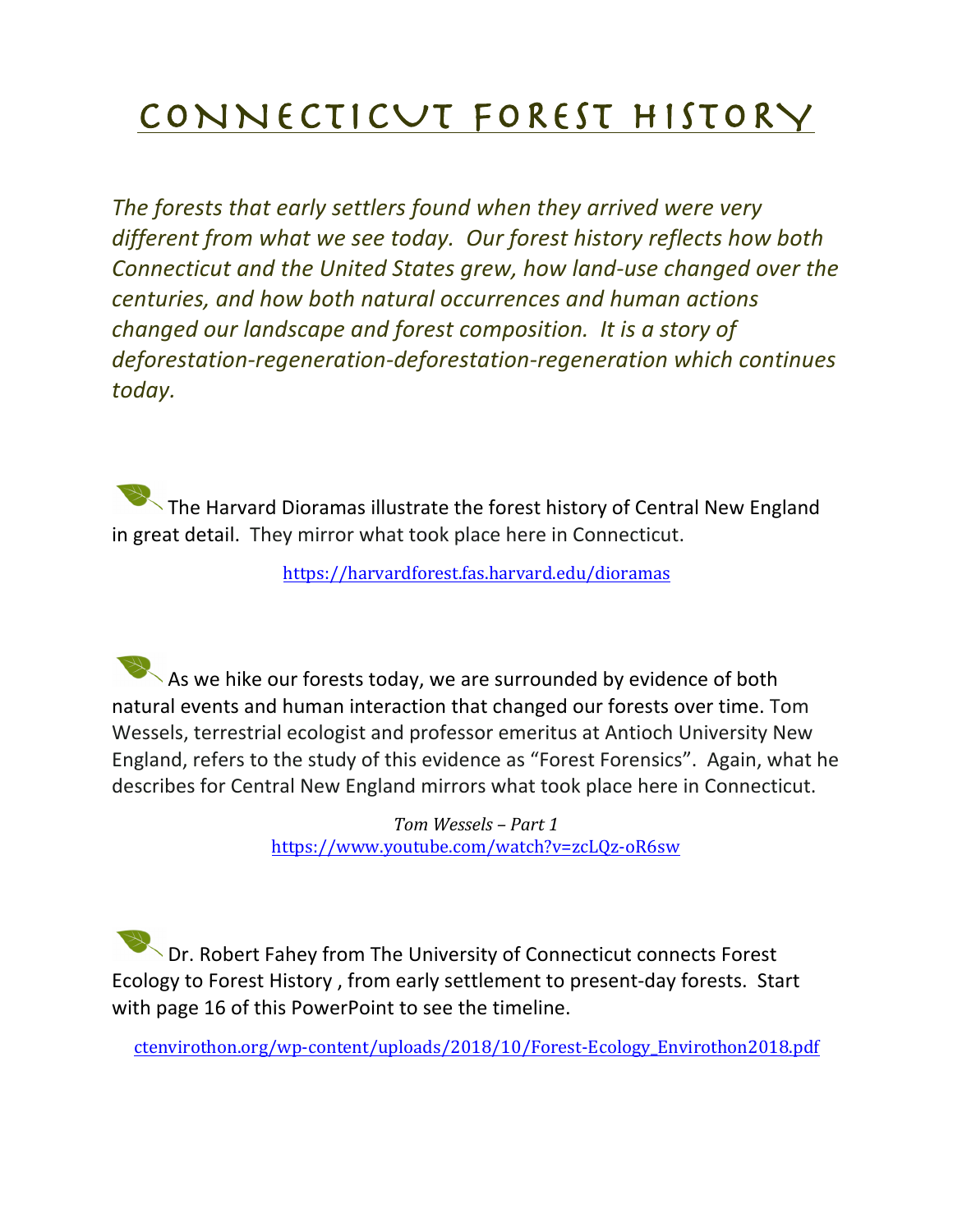In the 1800's the iron industry was fueled by the forests of Connecticut. Countless trees were needed to meet the demands for production of the charcoal used at the furnaces. Both charcoal and iron were produced here in our state.

- *Hopewell Furnace, Pennsylvania*  https://www.nps.gov/hofu/index.htm
- *Charcoal at Hopewell Furnace* https://www.youtube.com/watch?v=wtIr0FI4vbo
- *Charcoal in Connecticut* http://www.cornwallhistoricalsociety.org/exhibits/forests/iron.htm
- *A CT Furnace* https://portal.ct.gov/DEEP/State-Parks/Parks/Beckley-Furnace-Industrial-Monument

In the early 1900's, the American Chestnut was decimated by the chestnut blight. The loss of this tree extremely affected our forests.

- *Jack Swatt, American Chestnut Foundation, CT* The Demise and Resurrection of the American Chestnut https://www.youtube.com/watch?v=7-NwAYTB1XY
- *Tom Wessels Part 2*—Start at 6:55 and go to 15:08 for American Chestnut https://www.youtube.com/watch?v=L81Ihhqe0gY

Less well-known is what FDR's Civilian Conservation Corps contributed to **reforestation** in Connecticut and across the country, 1933-1942. Connecticut greatly benefitted from this work. CCC campsite and structural remains can still be found in our forests.

- *CCC history* https://www.history.com/news/civilian-conservation-corps-projects
- *CCC Shenipsit Forest History* https://portal.ct.gov/DEEP/State-Parks/Forests/Shenipsit-State-Forest/Overview
- *CCC Camps*  https://www.cga.ct.gov/PS99/rpt/olr/htm/99-R-0955.htm